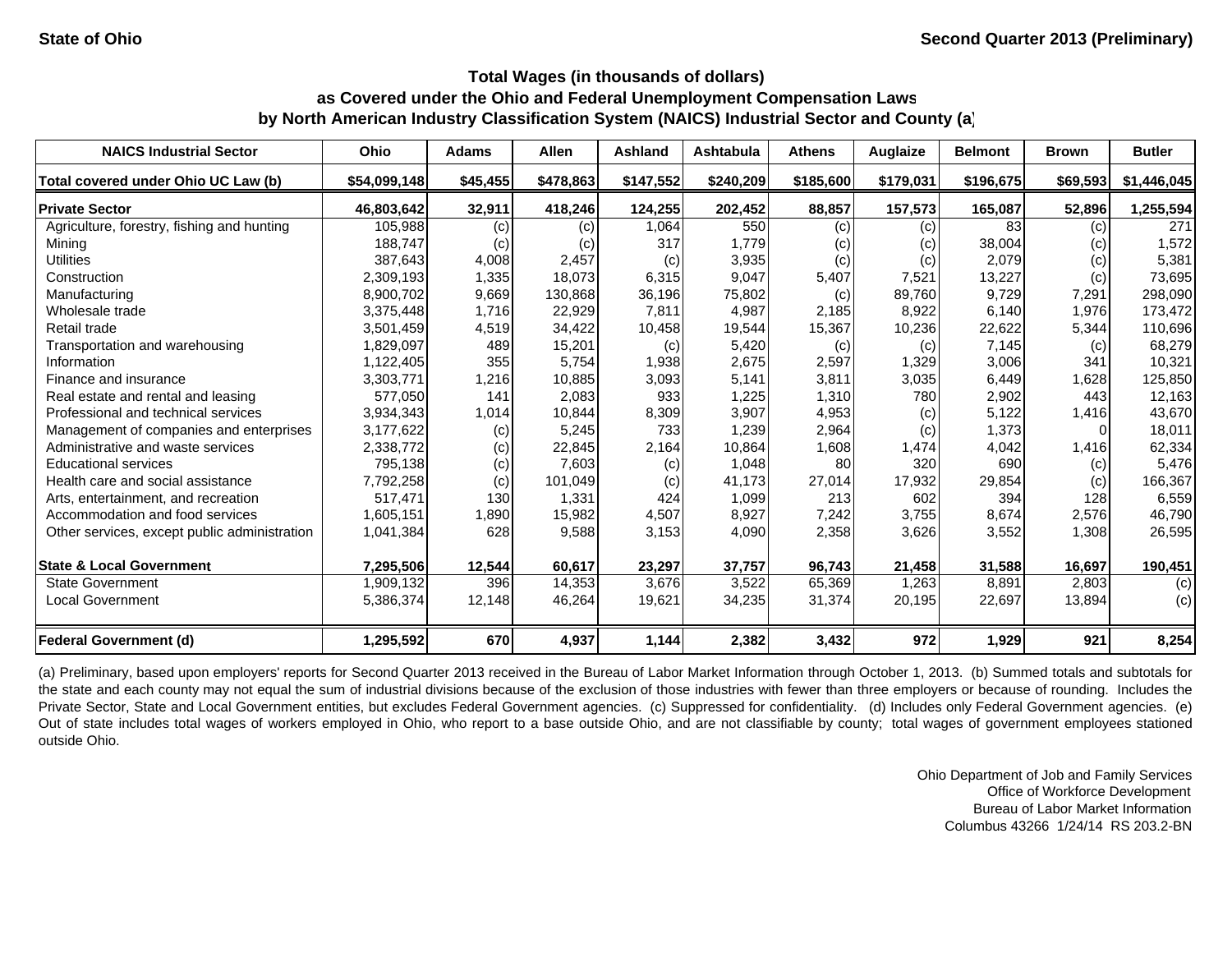| <b>NAICS Industrial Sector</b>               | Carroll  | Champaign | <b>Clark</b> | <b>Clermont</b> | <b>Clinton</b> | Columbiana | <b>Coshocton</b> | Crawford  | Cuyahoga    | <b>Darke</b> |
|----------------------------------------------|----------|-----------|--------------|-----------------|----------------|------------|------------------|-----------|-------------|--------------|
| Total covered under Ohio UC Law (b)          | \$58,313 | \$95,679  | \$419,136    | \$514,101       | \$146,193      | \$234,835  | \$101,587        | \$108,705 | \$8,309,997 | \$150,536    |
| <b>Private Sector</b>                        | 51,027   | 79,423    | 355,742      | 437,832         | 127,021        | 196,007    | 88,445           | 91,714    | 7,389,742   | 132,522      |
| Agriculture, forestry, fishing and hunting   | 105      | (c)       | 3,557        | (c)             | (c)            | 751        | 524              | (c)       | 1.427       | (c)          |
| Mining                                       | 2,410    | (c)       | 735          | (c)             | (c)            | 1,479      | 602              | (c)       | 5,869       | (c)          |
| <b>Utilities</b>                             | 687      | (c)       | (c)          | 8,393           | (c)            | 2,547      | 12,313           | (c)       | 25,146      | 974          |
| Construction                                 | 13,489   | 2,372     | 10,661       | 28,152          | 2.122          | 10,444     | 1,919            | 3,319     | 270.169     | 8,340        |
| Manufacturing                                | 13,215   | 44,266    | 80,786       | 67,040          | 42,397         | 56,711     | 32,056           | 30,030    | 999,395     | 49,466       |
| Wholesale trade                              | 1,760    | 4,261     | (c)          | 35,253          | (c)            | 9,524      | 1,154            | 5,736     | 493.820     | 5,366        |
| Retail trade                                 | 4,091    | 5,444     | 32,356       | 58,035          | 9,153          | 24,681     | 6,625            | 8,146     | 405,114     | 10,789       |
| Transportation and warehousing               | 3,970    | (c)       | 30,596       | 22,620          | 27,224         | 10,138     | 2,640            | (c)       | 229,096     | 10,555       |
| Information                                  | 382      | 1,053     | 2,622        | 19,319          | 2,449          | 1,143      | 506              | 290       | 210,257     | 796          |
| Finance and insurance                        | 745      | 1,881     | 26,094       | 47,333          | 5,723          | 5,631      | 2,064            | 6,559     | 691,661     | 6,647        |
| Real estate and rental and leasing           | 290      | 532       | 3,734        | 7,964           | 882            | 1,867      | 310              | 413       | 138,296     | 603          |
| Professional and technical services          | 1,024    | 3,813     | (c)          | 29,623          | 2,140          | 3,586      | (c)              | 4,499     | 777,631     | (c)          |
| Management of companies and enterprises      | 0        | (c)       | (c)          | 7,301           | 3,550          | 1,722      | (c)              | (c)       | 554,693     | (c)          |
| Administrative and waste services            | 1,334    | (c)       | 12,038       | 19,954          | 1,539          | 10,693     | 7,267            | (c)       | 360,354     | 3,193        |
| <b>Educational services</b>                  |          | (c)       | 7,871        | 3,050           | (c)            | 988        | 439              | (c)       | 188,173     | 220          |
| Health care and social assistance            | 4,136    | (c)       | 67,431       | 47,259          | (c)            | 39,830     | 12,595           | (c)       | 1,508,555   | 20,637       |
| Arts, entertainment, and recreation          | 276      | 437       | 1.812        | 3,561           | 219            | 799        | 368              | 264       | 155,012     | 736          |
| Accommodation and food services              | 2,073    | 1,936     | 15,479       | 21,827          | 3,819          | 7,420      | 2,087            | 3,285     | 218,712     | 2,848        |
| Other services, except public administration | 1,040    | 1,272     | 14,357       | 10,236          | 1,902          | 6,051      | 1,368            | 1,643     | 156,363     | 2,074        |
| <b>State &amp; Local Government</b>          | 7,286    | 16,256    | 63,394       | 76,269          | 19,172         | 38,828     | 13,142           | 16,991    | 920,255     | 18,014       |
| <b>State Government</b>                      | 381      | 569       | 1,820        | 7,596           | 1,944          | 4,026      | 562              | 1,931     | 65,915      | 444          |
| <b>Local Government</b>                      | 6,905    | 15,687    | 61,574       | 68,673          | 17,228         | 34,802     | 12,580           | 15,060    | 854,340     | 17,570       |
| Federal Government (d)                       | 454      | 704       | 7,664        | 4,274           | 2,032          | 9,244      | 785              | 1,020     | 281,456     | 1,164        |

(a) Preliminary, based upon employers' reports for Second Quarter 2013 received in the Bureau of Labor Market Information through October 1, 2013. (b) Summed totals and subtotals for the state and each county may not equal the sum of industrial divisions because of the exclusion of those industries with fewer than three employers or because of rounding. Includes the Private Sector, State and Local Government entities, but excludes Federal Government agencies. (c) Suppressed for confidentiality. (d) Includes only Federal Government agencies. (e) Out of state includes total wages of workers employed in Ohio, who report to a base outside Ohio, and are not classifiable by county; total wages of government employees stationed outside Ohio.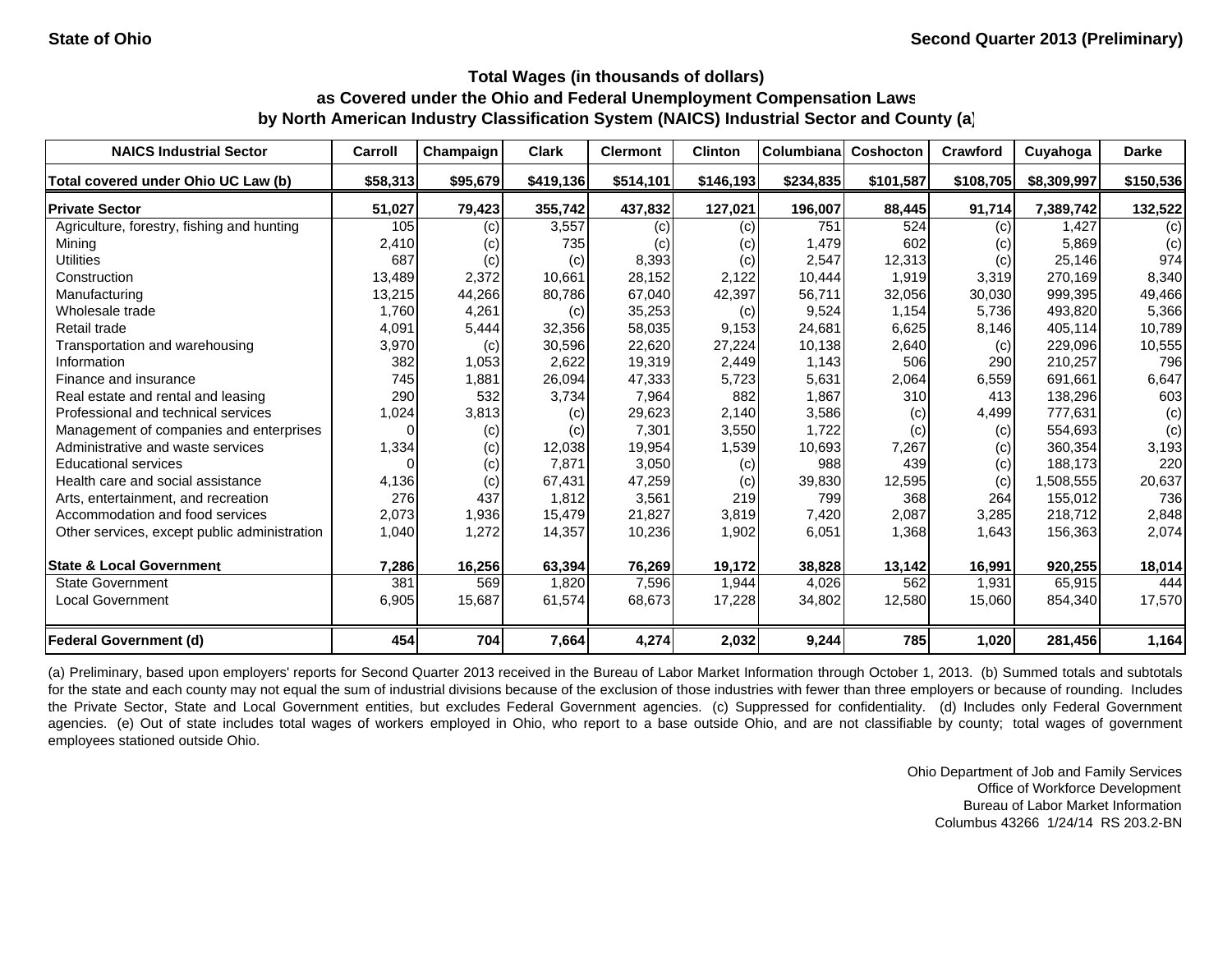| <b>NAICS Industrial Sector</b>               | <b>Defiance</b> | <b>Delaware</b> | Erie      | <b>Fairfield</b> | <b>Favette</b> | <b>Franklin</b> | <b>Fulton</b> | Gallia    | Geauga    | Greene    |
|----------------------------------------------|-----------------|-----------------|-----------|------------------|----------------|-----------------|---------------|-----------|-----------|-----------|
| Total covered under Ohio UC Law (b)          | \$150,563       | \$965,155       | \$301,795 | \$331,449        | \$84,578       | \$8,140,835     | \$159,418     | \$100,370 | \$306,268 | \$548,980 |
| <b>Private Sector</b>                        | 131,994         | 877,146         | 251,423   | 266,666          | 68,617         | 6,603,848       | 138,424       | 83,795    | 266,818   | 440,767   |
| Agriculture, forestry, fishing and hunting   | 464             | (c)             | (c)       | 375              | 547            | 2,958           | (c)           | (c)       | (c)       | (c)       |
| Mining                                       |                 | (c)             | (c)       | 361              |                | 4,603           | (c)           | (c)       | (c)       | (c)       |
| <b>Utilities</b>                             | (c)             | 2,762           | (c)       | 2,796            | (c)            | 55,962          | (c)           | 17,205    | (c)       | (c)       |
| Construction                                 | 3,538           | 30,943          | 9,052     | 17.707           | 2,118          | 283,288         | 8,104         | 1,515     | 21,187    | 14,538    |
| Manufacturing                                | 60,470          | 90,113          | 74,664    | 51,334           | 18,231         | 493,234         | 74,033        | 6,681     | 83,235    | 43,706    |
| Wholesale trade                              | (c)             | 37,363          | 11,892    | 8,867            | (c)            | 394,795         | 8,836         | 864       | 24,785    | 13,901    |
| Retail trade                                 | 14,014          | 66,452          | 25,411    | 36,995           | 11,749         | 496,036         | 9,293         | 8,206     | 26,537    | 54,469    |
| Transportation and warehousing               | 5,054           | 45,028          | (c)       | 7,188            | 9,140          | 434,657         | (c)           | 3,838     | (c)       | (c)       |
| Information                                  | 1,854           | 15,847          | 2,208     | 2,950            | 488            | 234,024         | 746           | 858       | 1,484     | 10,503    |
| Finance and insurance                        | 7,067           | 96,428          | 9,190     | 7,159            | 4,189          | 770,995         | 2,165         | 3,725     | 8,402     | 18,387    |
| Real estate and rental and leasing           | 430             | 7,107           | 1,698     | 2,569            | 430            | 112,556         | 457           | 341       | 1,705     | 3,506     |
| Professional and technical services          | 2,219           | 106,019         | 6,077     | 10,558           | (c)            | 766,742         | (c)           | (c)       | 13,038    | 142,331   |
| Management of companies and enterprises      | 994             | (c)             | 1,914     | 3,444            | (c)            | 533,297         | (c)           | (c)       | 1,822     | 3,894     |
| Administrative and waste services            | 3,614           | (c)             | 5,626     | 24,603           | 1,237          | 403,801         | 3,026         | 1,960     | 17,799    | 19,133    |
| <b>Educational services</b>                  | (c)             | 9,014           | 1,562     | 1,809            | (c)            | 123,910         | 237           | (c)       | 4,508     | 15,379    |
| Health care and social assistance            | (c)             | 62,221          | 45,151    | 59,686           | (c)            | 1,004,591       | 16,077        | (c)       | 34,179    | 53,307    |
| Arts, entertainment, and recreation          | 344             | 14,541          | 17,501    | 1,782            | 491            | 62,149          | 994           | 117       | 2,352     | 2,413     |
| Accommodation and food services              | 3,947           | 37,814          | 20,771    | 17,133           | 3,264          | 246,214         | 3,350         | 3,252     | 7,381     | 25,302    |
| Other services, except public administration | 2,721           | 14,865          | 4,521     | 9,350            | 794            | 180,037         | 1,605         | 1,880     | 8,668     | 7,154     |
| <b>State &amp; Local Government</b>          | 18,569          | 88,009          | 50,372    | 64,783           | 15,961         | 1,536,987       | 20,994        | 16,575    | 39,450    | 108,213   |
| <b>State Government</b>                      | 1,036           | 9,149           | 12,161    | 9,434            | 480            | 852,160         | 1,153         | 4,719     | 2,866     | (c)       |
| <b>Local Government</b>                      | 17,533          | 78,860          | 38,211    | 55,349           | 15,481         | 684,827         | 19,841        | 11,856    | 36,584    | (c)       |
| <b>Federal Government (d)</b>                | 1,055           | 2,784           | 5,620     | 3,089            | 575            | 207,049         | 1,200         | 935       | 1,206     | 264,756   |

(a) Preliminary, based upon employers' reports for Second Quarter 2013 received in the Bureau of Labor Market Information through October 1, 2013. (b) Summed totals and subtotals for the state and each county may not equal the sum of industrial divisions because of the exclusion of those industries with fewer than three employers or because of rounding. Includes the Private Sector, State and Local Government entities, but excludes Federal Government agencies. (c) Suppressed for confidentiality. (d) Includes only Federal Government agencies. (e) Out of state includes total wages of workers employed in Ohio, who report to a base outside Ohio, and are not classifiable by county; total wages of government employees stationed outside Ohio.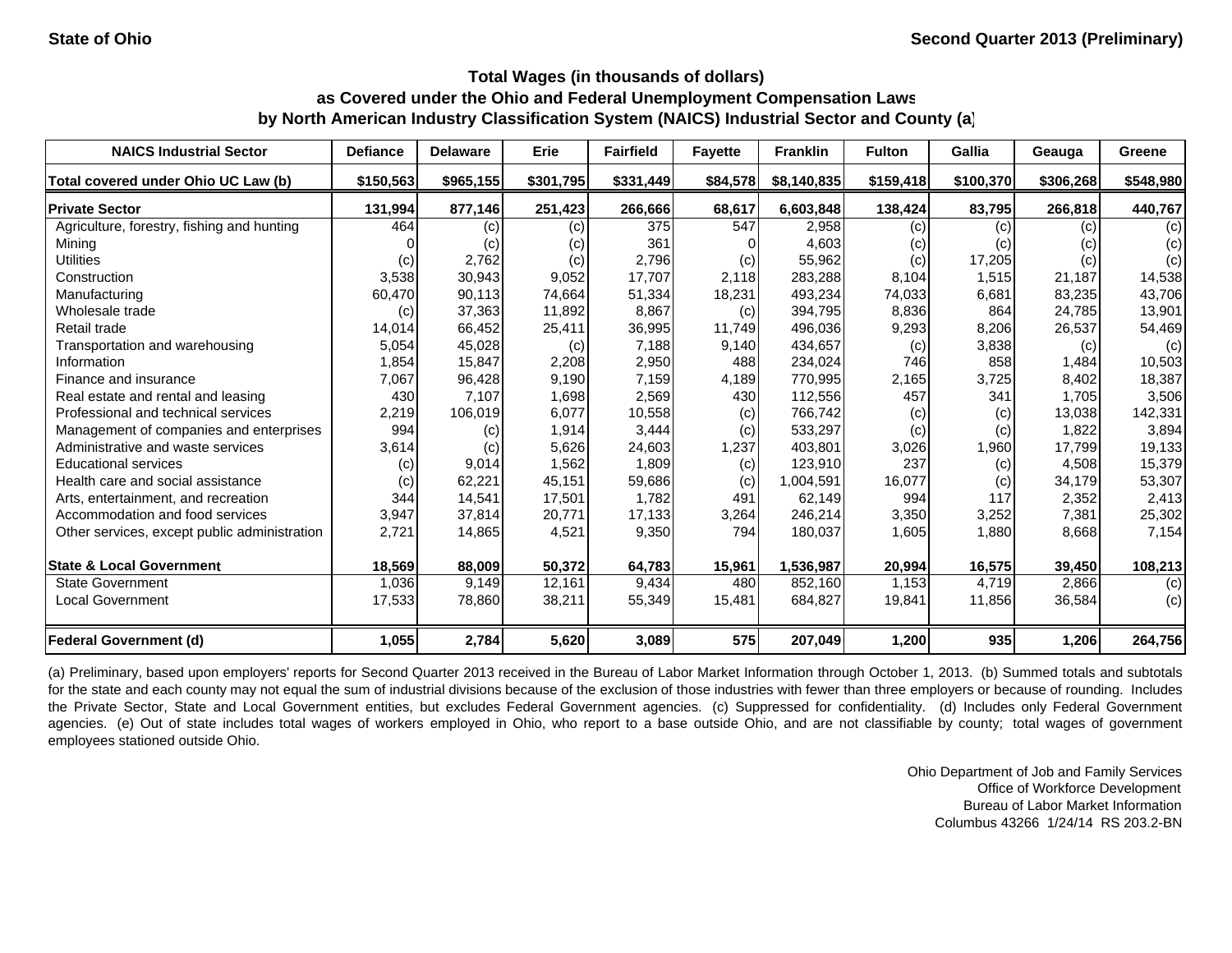| <b>NAICS Industrial Sector</b>               | <b>Guernsey</b> | <b>Hamilton</b> | <b>Hancock</b> | <b>Hardin</b> | <b>Harrison</b> | Henry    | <b>Highland</b> | <b>Hocking</b> | <b>Holmes</b> | Huron     |
|----------------------------------------------|-----------------|-----------------|----------------|---------------|-----------------|----------|-----------------|----------------|---------------|-----------|
| Total covered under Ohio UC Law (b)          | \$127,320       | \$6,294,787     | \$491,471      | \$67,351      | \$35,701        | \$95,423 | \$80,599        | \$47,967       | \$142,161     | \$181,817 |
| <b>Private Sector</b>                        | 105,937         | 5.809.676       | 459,658        | 56,509        | 30,326          | 77,603   | 57,655          | 31,772         | 127.906       | 159,208   |
| Agriculture, forestry, fishing and hunting   | 245             | 1,437           | (c)            | 1,572         | 73              | (c)      | 178             | (c)            | 1,242         | (c)       |
| Mining                                       | 4,225           | 1,677           | (c)            |               | 7,593           | (c)      | 408             | (c)            | 1,303         | (c)       |
| <b>Utilities</b>                             | 742             | 23,847          | 1,689          | 800           | 693             | (c)      | 896             | 60             | (c)           | (c)       |
| Construction                                 | 10,955          | 240,220         | 11,476         | 923           | 5,916           | 6,054    | 3,032           | 2,816          | 15,907        | 18,793    |
| Manufacturing                                | 32,538          | 778,361         | 137,814        | 22,803        | 4,550           | 37,213   | 18,649          | 8,641          | 55,775        | 63,072    |
| Wholesale trade                              | 4,109           | 400,281         | 19,330         | 3,132         | 2,362           | (c)      | 1,658           | 742            | 6,584         | (c)       |
| Retail trade                                 | 10,296          | 283,758         | 30,897         | 4,618         | 1,272           | 6,640    | 8,238           | 4,067          | 11,301        | 11,968    |
| Transportation and warehousing               | 3,051           | 112,649         | 31,469         | 2,131         | 854             | 4,963    | 1,309           | 276            | (c)           | 8,185     |
| Information                                  | 628             | 168,494         | 3,338          | 371           | (c)             | 856      | 1,798           | 363            | 700           | 1,697     |
| Finance and insurance                        | 2,395           | 477,933         | 7,386          | 1,833         | 355             | 2,556    | 3,764           | 2,004          | 3,430         | 4,389     |
| Real estate and rental and leasing           | 442             | 75,628          | 3,006          | 314           | 391             | 504      | 418             | 534            | 298           | 798       |
| Professional and technical services          | (c)             | 641.022         | 13,912         | 880           | 1,521           | (c)      | (c)             | 620            | (c)           | 3,918     |
| Management of companies and enterprises      | (c)             | 882,236         | 108,422        | $\Omega$      | (c)             | (c)      | (c)             | $\Omega$       | (c)           | 565       |
| Administrative and waste services            | 1,510           | 273,297         | 11,800         | 316           | (c)             | 772      | 993             | 839            | 7,924         | 1,798     |
| <b>Educational services</b>                  | 215             | 93,663          | 10,190         | (c)           |                 | 116      | 101             | 199            | (c)           | 1,010     |
| Health care and social assistance            | 19,190          | 963,804         | 47,869         | (c)           | 3,286           | 9,827    | 10,688          | 4,776          | (c)           | 25,038    |
| Arts, entertainment, and recreation          | 181             | 117.106         | 1,005          | 159           | 154             | 63       | 213             | 196            | 416           | 528       |
| Accommodation and food services              | 5,406           | 165,264         | 12,352         | 3,090         | 564             | 1,510    | 2,486           | 3,237          | 4,042         | 4,357     |
| Other services, except public administration | 1,866           | 108,997         | 7,213          | 902           | (c)             | 1,678    | 1,088           | 1,098          | 1,746         | 2,973     |
| <b>State &amp; Local Government</b>          | 21,383          | 485,111         | 31,813         | 10,842        | 5,375           | 17,820   | 22,944          | 16,195         | 14,255        | 22,609    |
| <b>State Government</b>                      | 6,788           | 102,602         | 3,489          | 426           | 594             | 466      | 1,045           | 4,425          | 419           | 943       |
| <b>Local Government</b>                      | 14,595          | 382,509         | 28,324         | 10,416        | 4,781           | 17,354   | 21,899          | 11,770         | 13,836        | 21,666    |
| Federal Government (d)                       | 1,460           | 155,779         | 2,062          | 677           | 565             | 729      | 1,092           | 433            | 699           | 1,544     |

(a) Preliminary, based upon employers' reports for Second Quarter 2013 received in the Bureau of Labor Market Information through October 1, 2013. (b) Summed totals and subtotals for the state and each county may not equal the sum of industrial divisions because of the exclusion of those industries with fewer than three employers or because of rounding. Includes the Private Sector, State and Local Government entities, but excludes Federal Government agencies. (c) Suppressed for confidentiality. (d) Includes only Federal Government agencies. (e) Out of state includes total wages of workers employed in Ohio, who report to a base outside Ohio, and are not classifiable by county; total wages of government employees stationed outside Ohio.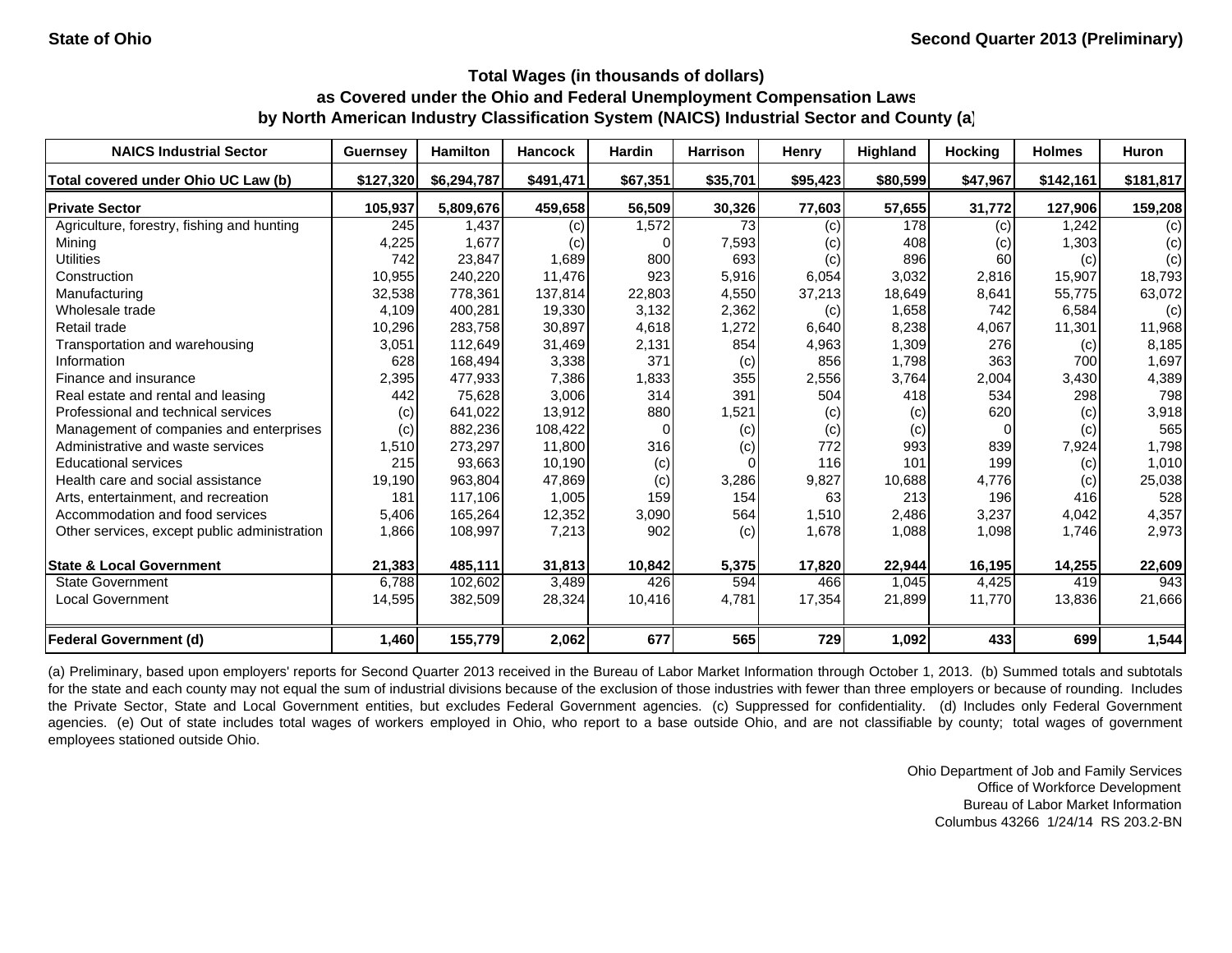| <b>NAICS Industrial Sector</b>               | <b>Jackson</b> | Jefferson | Knox      | Lake      | <b>Lawrence</b> | Licking   | Logan     | Lorain    | Lucas       | <b>Madison</b> |
|----------------------------------------------|----------------|-----------|-----------|-----------|-----------------|-----------|-----------|-----------|-------------|----------------|
| Total covered under Ohio UC Law (b)          | \$82,207       | \$182,740 | \$186,614 | \$919,484 | \$90,020        | \$463,556 | \$189,205 | \$923,645 | \$2,076,225 | \$141,391      |
| <b>Private Sector</b>                        | 69,203         | 156,032   | 161,809   | 804,377   | 66,560          | 389,178   | 169,465   | 770,932   | 1.770.206   | 106,221        |
| Agriculture, forestry, fishing and hunting   | 398            | (c)       | 635       | 6,814     |                 | 4,230     | 612       | 6,789     | 1,956       | (c)            |
| Mining                                       | 1,801          | (c)       | 834       | 2,799     |                 | 1,288     | 946       | 65        | 2,479       | (c)            |
| <b>Utilities</b>                             | (c)            | 18,550    | 749       | 27,687    | 1,286           | 3,378     | 427       | 5,810     | 7,753       | (c)            |
| Construction                                 | 4,156          | (c)       | 8.967     | 48.850    | 9.156           | 24,231    | 5,485     | 40.476    | 102.113     | 3,827          |
| Manufacturing                                | 28,882         | 15,020    | 68,732    | 279,358   | 6,222           | 74,796    | 80,562    | 246,281   | 336,174     | 37,855         |
| Wholesale trade                              | 2,791          | 4,813     | 4,255     | 46,615    | 2,251           | 17,604    | 8,496     | 41,924    | 87,658      | (c)            |
| Retail trade                                 | 7,255          | 16,225    | 12,394    | 76,300    | 10,510          | 45,299    | 9,336     | 73,060    | 147,030     | 8,247          |
| Transportation and warehousing               | (c)            | 10,111    | 2,108     | 10,065    | 6,411           | 20,987    | 16,120    | 18,509    | 64,833      | 18,354         |
| Information                                  | 601            | 4,783     | 1,426     | 8,282     | 836             | 3,745     | 748       | 6,578     | 29,705      | 980            |
| Finance and insurance                        | 2,305          | 3,790     | 3,255     | 18,240    | 2,370           | 36,218    | 2,562     | 25,075    | 76,513      | 1,473          |
| Real estate and rental and leasing           | 406            | 1,626     | 675       | 6,929     | 585             | 2,806     | 1,231     | 5,218     | 25,100      | 393            |
| Professional and technical services          | 838            | 2,739     | 4,212     | 35,212    | 1,828           | 26,664    | 5,908     | 35,124    | 121,778     | (c)            |
| Management of companies and enterprises      | 299            | 374       | 1,157     | 31,045    | 992             | 11,779    | 1,227     | 32,655    | 73,252      | (c)            |
| Administrative and waste services            | 3,850          | 6,519     | 3,668     | 33,820    | 1,880           | 13,402    | 12,271    | 35,550    | 87,530      | 4,841          |
| <b>Educational services</b>                  | 209            | (c)       | 14,092    | 10,850    | 236             | 12,347    | 113       | 25,885    | 26,424      | (c)            |
| Health care and social assistance            | 10,354         | (c)       | 26,362    | 104,188   | 16,502          | 62,459    | 15,744    | 120,350   | 454,925     | (c)            |
| Arts, entertainment, and recreation          | 106            | 975       | 629       | 4,749     | 103             | 2,744     | 444       | 4.216     | 20,817      | 146            |
| Accommodation and food services              | 2,525          | 5,570     | 5,111     | 31,284    | 3,744           | 16,899    | 3,662     | 27,444    | 63,050      | 3,639          |
| Other services, except public administration | 1,222          | 3,678     | 2,550     | 21,290    | 1,649           | 8,300     | 3,570     | 19,921    | 41,117      | 1,078          |
| <b>State &amp; Local Government</b>          | 13,004         | 26,708    | 24,805    | 115,107   | 23,460          | 74,378    | 19,740    | 152,713   | 306,019     | 35,170         |
| <b>State Government</b>                      | 1,977          | 948       | 3,664     | 1,348     | 2,502           | 11,077    | 974       | 15,023    | 107,690     | 18,091         |
| Local Government                             | 11,027         | 25,760    | 21,141    | 113,759   | 20,958          | 63,301    | 18,766    | 137,690   | 198,329     | 17,079         |
| <b>Federal Government (d)</b>                | 831            | 2,085     | 1,193     | 6,470     | 1,462           | 5,416     | 1,657     | 29,877    | 29,948      | 913            |

(a) Preliminary, based upon employers' reports for Second Quarter 2013 received in the Bureau of Labor Market Information through October 1, 2013. (b) Summed totals and subtotals for the state and each county may not equal the sum of industrial divisions because of the exclusion of those industries with fewer than three employers or because of rounding. Includes the Private Sector, State and Local Government entities, but excludes Federal Government agencies. (c) Suppressed for confidentiality. (d) Includes only Federal Government agencies. (e) Out of state includes total wages of workers employed in Ohio, who report to a base outside Ohio, and are not classifiable by county; total wages of government employees stationed outside Ohio.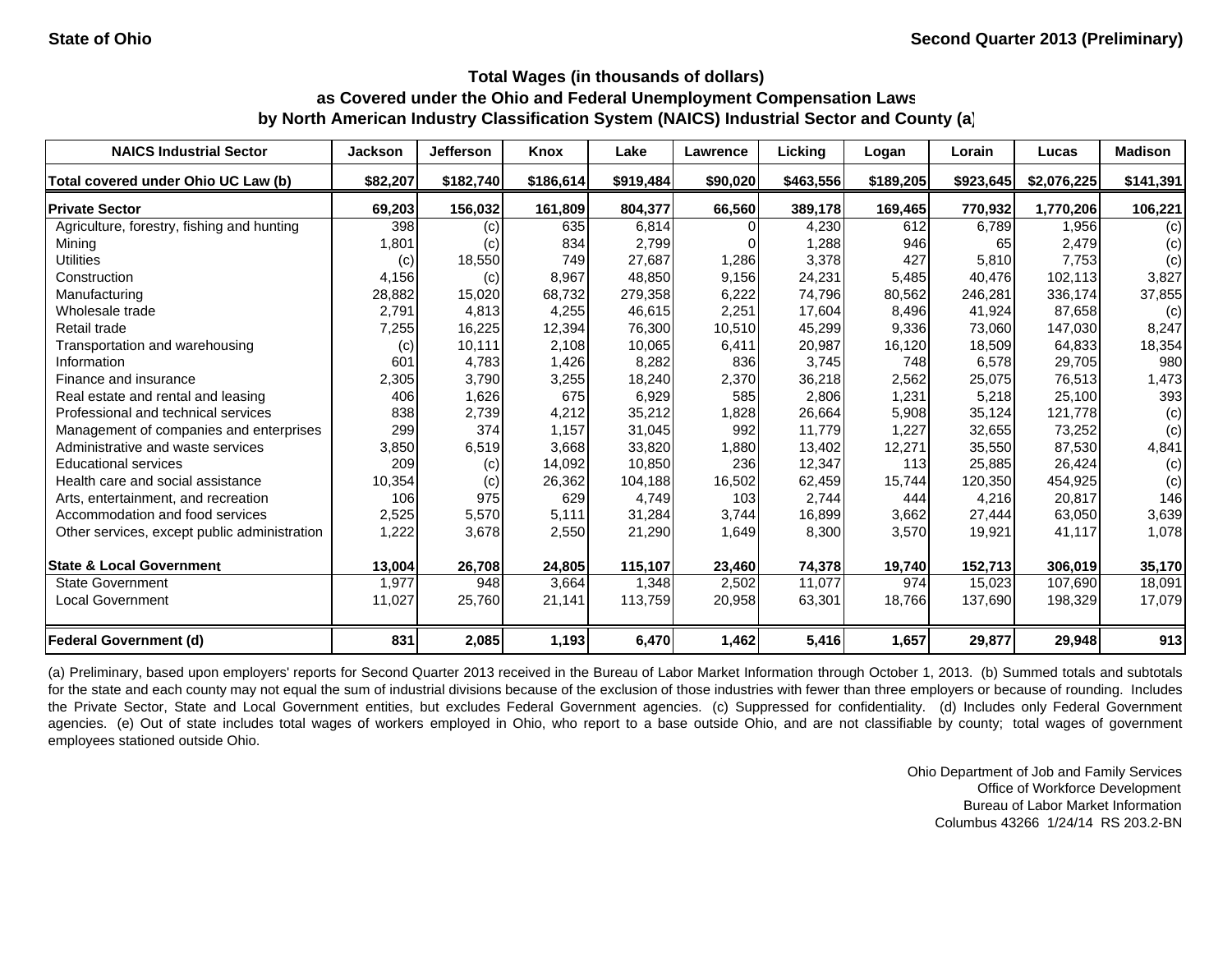| <b>NAICS Industrial Sector</b>               | <b>Mahoning</b> | <b>Marion</b> | <b>Medina</b> | <b>Meigs</b> | <b>Mercer</b> | Miami     | <b>Monroe</b> | Montgomery  | Morgan   | <b>Morrow</b> |
|----------------------------------------------|-----------------|---------------|---------------|--------------|---------------|-----------|---------------|-------------|----------|---------------|
| Total covered under Ohio UC Law (b)          | \$815,920       | \$221,499     | \$528,744     | \$23,490     | \$150,251     | \$356,219 | \$32,056      | \$2,463,997 | \$18,484 | \$39,837      |
| <b>Private Sector</b>                        | 687,601         | 183,285       | 460,180       | 15,340       | 127,054       | 309,125   | 26,491        | 2,163,255   | 13,492   | 26,731        |
| Agriculture, forestry, fishing and hunting   | 918             | (c)           | 1,106         | 241          | (c)           | (c)       | (c)           | 1,601       | (c)      | 169           |
| Mining                                       | 2,584           | (c)           | 712           | 1,399        | (c)           | (c)       | 1,397         | 306         | (c)      | 107           |
| <b>Utilities</b>                             | 6,057           | 1,821         | (c)           | (c)          | (c)           | (c)       | (c)           | 17,761      | (c)      | (c)           |
| Construction                                 | 57,598          | 5,371         | 40,925        | 2,046        | 9,168         | 14,862    | 2,231         | 99,274      | 308      | 2,824         |
| Manufacturing                                | 102,751         | 68,106        | 105,275       | 1,107        | 57,246        | 117,000   | (c)           | 325,151     | 5,119    | 9,770         |
| Wholesale trade                              | 49,502          | 10,097        | 37,471        | 291          | (c)           | 26,308    | (c)           | 115,905     | (c)      | 1,394         |
| Retail trade                                 | 75,211          | 16,852        | 51,322        | 3,121        | 11,923        | 30,211    | 1,948         | 143,837     | 1,333    | 3,484         |
| Transportation and warehousing               | 30,223          | 5,018         | (c)           | (c)          | 9,166         | (c)       | 2,390         | 80,892      | 22       | (c)           |
| Information                                  | 11,581          | 7,044         | 3,529         | 109          | 1,300         | 824       | 135           | 123,962     | 220      | 190           |
| Finance and insurance                        | 27,036          | 3,900         | 13,509        | 891          | 6,009         | 7,849     | 1,311         | 141,757     | 568      | 604           |
| Real estate and rental and leasing           | 6,061           | 3,068         | 5,234         | 52           | 588           | 2,013     | 36            | 28,420      | 34       | 245           |
| Professional and technical services          | 32,778          | 2,905         | 25,277        | (c)          | (c)           | (c)       | 293           | 189,323     | (c)      | (c)           |
| Management of companies and enterprises      | 15,043          | 1,557         | 43,764        | (c)          | (c)           | (c)       | $\Omega$      | 77,705      | (c)      | (c)           |
| Administrative and waste services            | 61,381          | 6,215         | 19,048        | 558          | 2,268         | 13,442    | 305           | 93,639      | 190      | 505           |
| <b>Educational services</b>                  | 5,398           | 368           | 2,056         | (c)          | 171           | 1,247     | (c)           | 63,296      |          | 0             |
| Health care and social assistance            | 149,183         | 39,689        | 53,454        | (c)          | 9,933         | 35,698    | (c)           | 515,999     | 2,615    | 3,859         |
| Arts, entertainment, and recreation          | 3,225           | 457           | 3,021         |              | 343           | 966       | (c)           | 12,631      | (c)      | 145           |
| Accommodation and food services              | 33,160          | 6,443         | 18,002        | 1,201        | 3,133         | 12,988    | (c)           | 80,317      | (c)      | 1,058         |
| Other services, except public administration | 17,911          | 3,255         | 9,231         | 412          | 3,057         | 7,152     | 626           | 51,480      | 193      | 698           |
| <b>State &amp; Local Government</b>          | 128,319         | 38,214        | 68,564        | 8,150        | 23,197        | 47,094    | 5,565         | 300,742     | 4,992    | 13,106        |
| <b>State Government</b>                      | 35,624          | 9,888         | 1,467         | 396          | 1,625         | 1,703     | 338           | 20,918      | 605      | 934           |
| <b>Local Government</b>                      | 92,695          | 28,326        | 67,097        | 7,754        | 21,572        | 45,391    | 5,227         | 279,824     | 4,387    | 12,172        |
| <b>Federal Government (d)</b>                | 17,989          | 1,427         | 4,507         | 753          | 1,157         | 2,291     | 515           | 66,899      | 462      | 492           |

(a) Preliminary, based upon employers' reports for Second Quarter 2013 received in the Bureau of Labor Market Information through October 1, 2013. (b) Summed totals and subtotals for the state and each county may not equal the sum of industrial divisions because of the exclusion of those industries with fewer than three employers or because of rounding. Includes the Private Sector, State and Local Government entities, but excludes Federal Government agencies. (c) Suppressed for confidentiality. (d) Includes only Federal Government agencies. (e) Out of state includes total wages of workers employed in Ohio, who report to a base outside Ohio, and are not classifiable by county; total wages of government employees stationed outside Ohio.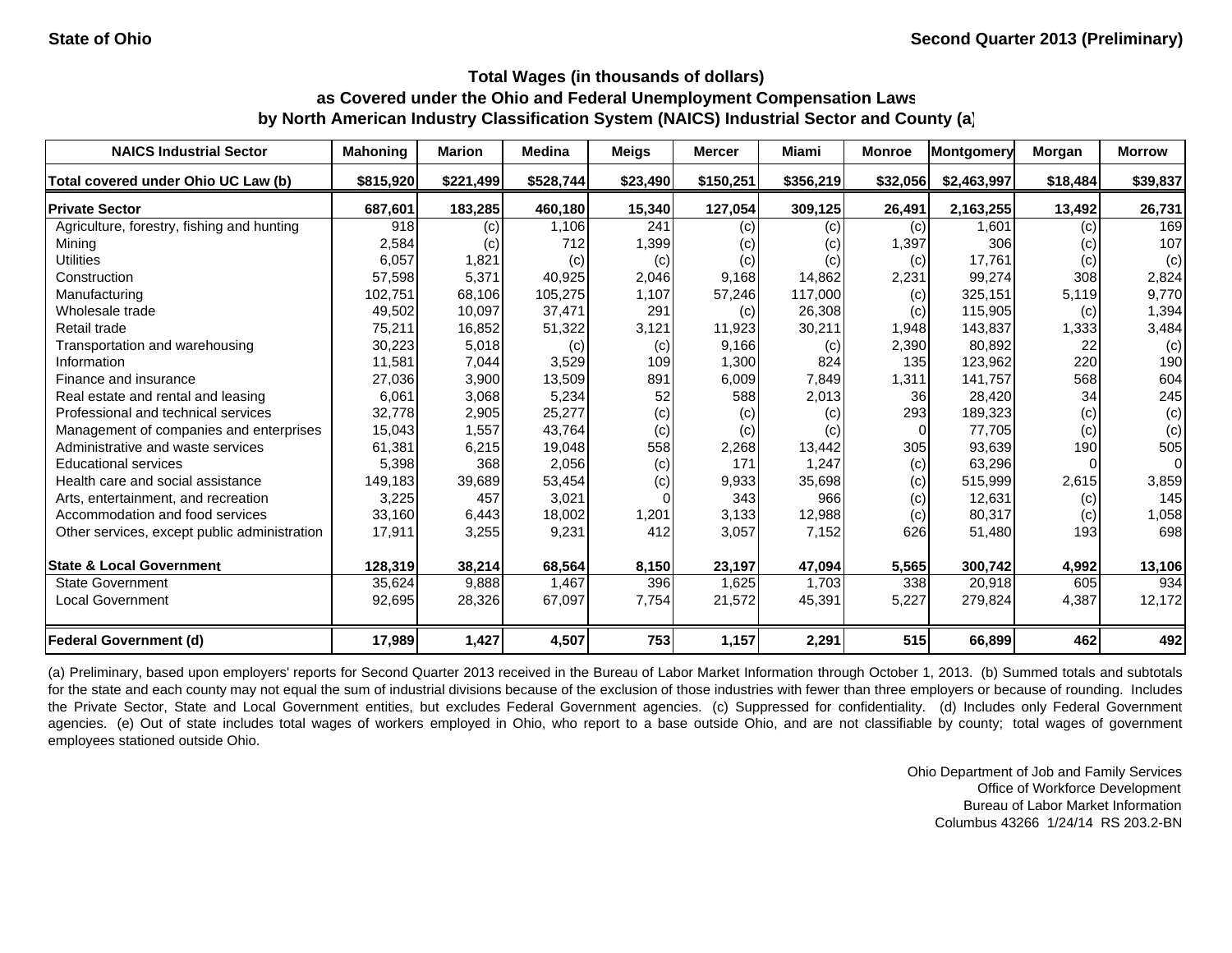| <b>NAICS Industrial Sector</b>               | <b>Muskingum</b> | <b>Noble</b> | <b>Ottawa</b> | Paulding | Perry    | <b>Pickaway</b> | <b>Pike</b> | <b>Portage</b> | <b>Preble</b> | <b>Putnam</b> |
|----------------------------------------------|------------------|--------------|---------------|----------|----------|-----------------|-------------|----------------|---------------|---------------|
| Total covered under Ohio UC Law (b)          | \$264,527        | \$30,091     | \$125,890     | \$35,273 | \$46,840 | \$133,881       | \$102,715   | \$488,292      | \$81,050      | \$93,064      |
| <b>Private Sector</b>                        | 221,867          | 20,184       | 106,738       | 26,241   | 34,972   | 91,312          | 89,553      | 353,215        | 66,967        | 79,638        |
| Agriculture, forestry, fishing and hunting   | 114              |              | (c)           | 3,195    | 147      | (c)             | (c)         | 979            | (c)           | (c)           |
| Mining                                       | 9,255            | 2,101        | (c)           | 173      | 2,573    | (c)             | (c)         | 2,131          | (c)           | (c)           |
| <b>Utilities</b>                             | 4,163            | 111          | (c)           | (c)      | 610      | 505             | (c)         | (c)            | (c)           | (c)           |
| Construction                                 | 7.770            | 6,529        | 4.862         | 1.142    | 8,300    | 6,818           | 9,259       | 20,290         | 2.472         | 7,629         |
| Manufacturing                                | 33,855           | 2,698        | 29,100        | 11,487   | 7,690    | 35,123          | 6,751       | 123,223        | 35,678        | 38,883        |
| Wholesale trade                              | 6,750            | 1,080        | (c)           | 1,439    | 676      | 4,116           | 2,665       | 39,011         | 2,715         | 4,414         |
| Retail trade                                 | 25,708           | 1,624        | 10,402        | 1,945    | 3,696    | 8,583           | 4,695       | 35,929         | 7,264         | 5,692         |
| Transportation and warehousing               | 13,167           | 819          | 3,151         | (c)      | 454      | 3,756           | (c)         | (c)            | (c)           | (c)           |
| Information                                  | 4,830            | 116          | 629           | 111      | 263      | 989             | 277         | 3,500          | 188           | 530           |
| Finance and insurance                        | 8,132            | 1,142        | 3,297         | 865      | 1,200    | 2,957           | 1.870       | 8,002          | 2,010         | 2,971         |
| Real estate and rental and leasing           | 1,668            | 21           | 773           | 107      | 69       | 565             | 257         | 4,522          | 295           | 229           |
| Professional and technical services          | 6,461            | 575          | (c)           | 363      | 816      | (c)             | (c)         | 15,975         | (c)           | 1,473         |
| Management of companies and enterprises      | 1,979            | 551          | (c)           | $\Omega$ | 279      | (c)             | (c)         | 11,620         | (c)           | $\Omega$      |
| Administrative and waste services            | 6,224            | 203          | 1,633         | 913      | 1,032    | 3,780           | 39,382      | 11,789         | 1,839         | 2,696         |
| <b>Educational services</b>                  | 5,051            | $\Omega$     | 206           | (c)      | (c)      | (c)             | 97          | 5,224          | (c)           | 452           |
| Health care and social assistance            | 67,470           | 1,703        | 12,520        | (c)      | (c)      | (c)             | 12,956      | 29,017         | (c)           | 6,355         |
| Arts, entertainment, and recreation          | 1,413            | 19           | 4,145         | (c)      | 98       | 570             | 34          | 3.187          | 187           | 374           |
| Accommodation and food services              | 11,024           | 628          | 7,674         | (c)      | 1,160    | 3,350           | 2,116       | 17,005         | 2,856         | 1,669         |
| Other services, except public administration | 6,834            | 265          | 2,185         | 653      | 637      | 1,138           | 882         | 8,762          | 1,330         | 1,497         |
| <b>State &amp; Local Government</b>          | 42,660           | 9,907        | 19,152        | 9,032    | 11,868   | 42,569          | 13,162      | 135,077        | 14,083        | 13,426        |
| <b>State Government</b>                      | 3,236            | 6,146        | 1,922         | 346      | 475      | 17,935          | 967         | 56,979         | 804           | 455           |
| Local Government                             | 39,424           | 3,761        | 17,230        | 8,686    | 11,393   | 24,634          | 12,195      | 78,098         | 13,279        | 12,971        |
| <b>Federal Government (d)</b>                | 2,745            | 216          | 2,028         | 467      | 591      | 1,042           | 1,198       | 3,969          | 786           | 691           |

(a) Preliminary, based upon employers' reports for Second Quarter 2013 received in the Bureau of Labor Market Information through October 1, 2013. (b) Summed totals and subtotals for the state and each county may not equal the sum of industrial divisions because of the exclusion of those industries with fewer than three employers or because of rounding. Includes the Private Sector, State and Local Government entities, but excludes Federal Government agencies. (c) Suppressed for confidentiality. (d) Includes only Federal Government agencies. (e) Out of state includes total wages of workers employed in Ohio, who report to a base outside Ohio, and are not classifiable by county; total wages of government employees stationed outside Ohio.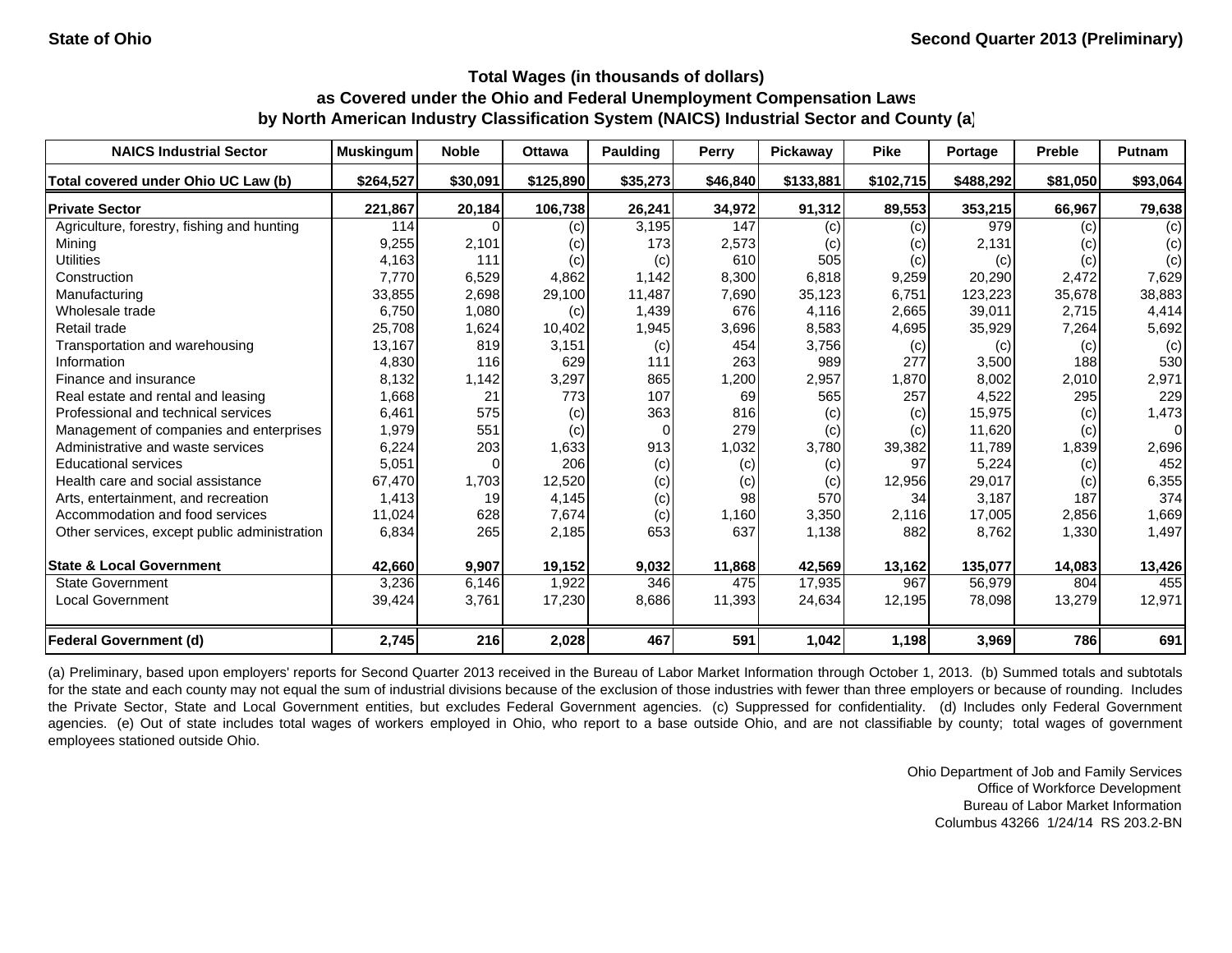| <b>NAICS Industrial Sector</b>               | <b>Richland</b> | <b>Ross</b> | Sandusky  | <b>Scioto</b> | <b>Seneca</b> | <b>Shelby</b> | <b>Stark</b> | <b>Summit</b> | <b>Trumbull</b> | <b>Tuscarawas</b> |
|----------------------------------------------|-----------------|-------------|-----------|---------------|---------------|---------------|--------------|---------------|-----------------|-------------------|
| Total covered under Ohio UC Law (b)          | \$415,248       | \$244,239   | \$232,217 | \$189,484     | \$148,890     | \$275,367     | \$1,425,673  | \$2,702,214   | \$622,090       | \$284,102         |
| <b>Private Sector</b>                        | 342,324         | 194,449     | 202,675   | 139,434       | 125,424       | 252,304       | 1,255,545    | 2,394,321     | 528,611         | 241,987           |
| Agriculture, forestry, fishing and hunting   | (c)             | 463         | (c)       | (c)           | 687           | 725           | 2,065        | 448           | 801             | 1,149             |
| Mining                                       | (c)             | 196         | (c)       | (c)           | 1,579         |               | 8,766        | 929           | 570             | 7,927             |
| <b>Utilities</b>                             | (c)             | 3,018       | 1,046     | 1,534         | 1,781         | (c)           | 12,247       | 17,330        | 1,893           | 1,208             |
| Construction                                 | 19,220          | 5,456       | 16,247    | 7,033         | 10.453        | 16,172        | 77,392       | 110.349       | 29,131          | 12,320            |
| Manufacturing                                | 106,109         | 61,206      | 97,071    | 18,245        | 39,566        | 150,939       | 346,953      | 376,614       | 175,594         | 81,669            |
| Wholesale trade                              | 19,423          | 4,993       | 6,399     | 2,242         | 6.100         | 16,747        | 70,302       | 188,324       | 21,064          | 15,794            |
| Retail trade                                 | 37,154          | 20,593      | 16,040    | 17,163        | 13,007        | 11,921        | 109,718      | 195,837       | 56,731          | 24,434            |
| Transportation and warehousing               | (c)             | 6,713       | 6,039     | 4,137         | 5,722         | (c)           | 30,098       | 80.140        | 26,744          | 9,252             |
| Information                                  | 10,466          | 4,096       | 1,278     | 1,788         | 1,407         | 1,968         | 15,850       | 49,057        | 4,799           | 2,315             |
| Finance and insurance                        | 12,493          | 4,834       | 4,715     | 4,763         | 4,477         | 4,159         | 65,220       | 131,499       | 14,955          | 6,670             |
| Real estate and rental and leasing           | 2,417           | 787         | 2,963     | 1,380         | 299           | 871           | 12,334       | 22,224        | 5,986           | 2,120             |
| Professional and technical services          | 9,379           | 3,461       | 3,153     | 7,542         | (c)           | 4,952         | 53,690       | 183,178       | 12,575          | 8,959             |
| Management of companies and enterprises      | 957             | 2,918       | 3,519     | 714           | (c)           |               | 27,165       | 304.510       | 21,526          | 749               |
| Administrative and waste services            | 20,951          | 4,172       | 5,941     | 4,005         | 2,301         | 9,915         | 53,205       | 113,515       | 28,040          | 9,576             |
| <b>Educational services</b>                  | 2,249           | 837         | (c)       | 971           | 7,461         | (c)           | 21,987       | 25,425        | 2,317           | 718               |
| Health care and social assistance            | 64,107          | 58,925      | (c)       | 56,359        | 16,683        | (c)           | 260,204      | 450,921       | 91,056          | 39,154            |
| Arts, entertainment, and recreation          | 1,536           | 767         | 1,111     | 236           | 449           | 299           | 7,643        | 15,809        | 2,424           | 1,106             |
| Accommodation and food services              | 15,047          | 8,492       | 5,351     | 8,034         | 4,200         | 4,262         | 50,010       | 72,791        | 20,388          | 10,703            |
| Other services, except public administration | 7,132           | 2,521       | 3,898     | 3,048         | 2,466         | 3,254         | 30,697       | 55,425        | 12,016          | 6,165             |
| <b>State &amp; Local Government</b>          | 72,924          | 49,790      | 29,542    | 50,050        | 23,466        | 23,063        | 170,128      | 307,893       | 93,479          | 42,115            |
| <b>State Government</b>                      | 18,413          | 20,171      | 1,229     | 19,293        | 3,854         | 3,711         | 17,549       | 69,456        | 12,040          | 5,720             |
| <b>Local Government</b>                      | 54,511          | 29,619      | 28,313    | 30,757        | 19,612        | 19,352        | 152,579      | 238,437       | 81,439          | 36,395            |
| <b>Federal Government (d)</b>                | 7,708           | 22,803      | 1,353     | 2,151         | 1,432         | 793           | 14,018       | 30,161        | 6,532           | 3,004             |

(a) Preliminary, based upon employers' reports for Second Quarter 2013 received in the Bureau of Labor Market Information through October 1, 2013. (b) Summed totals and subtotals for the state and each county may not equal the sum of industrial divisions because of the exclusion of those industries with fewer than three employers or because of rounding. Includes the Private Sector, State and Local Government entities, but excludes Federal Government agencies. (c) Suppressed for confidentiality. (d) Includes only Federal Government agencies. (e) Out of state includes total wages of workers employed in Ohio, who report to a base outside Ohio, and are not classifiable by county; total wages of government employees stationed outside Ohio.